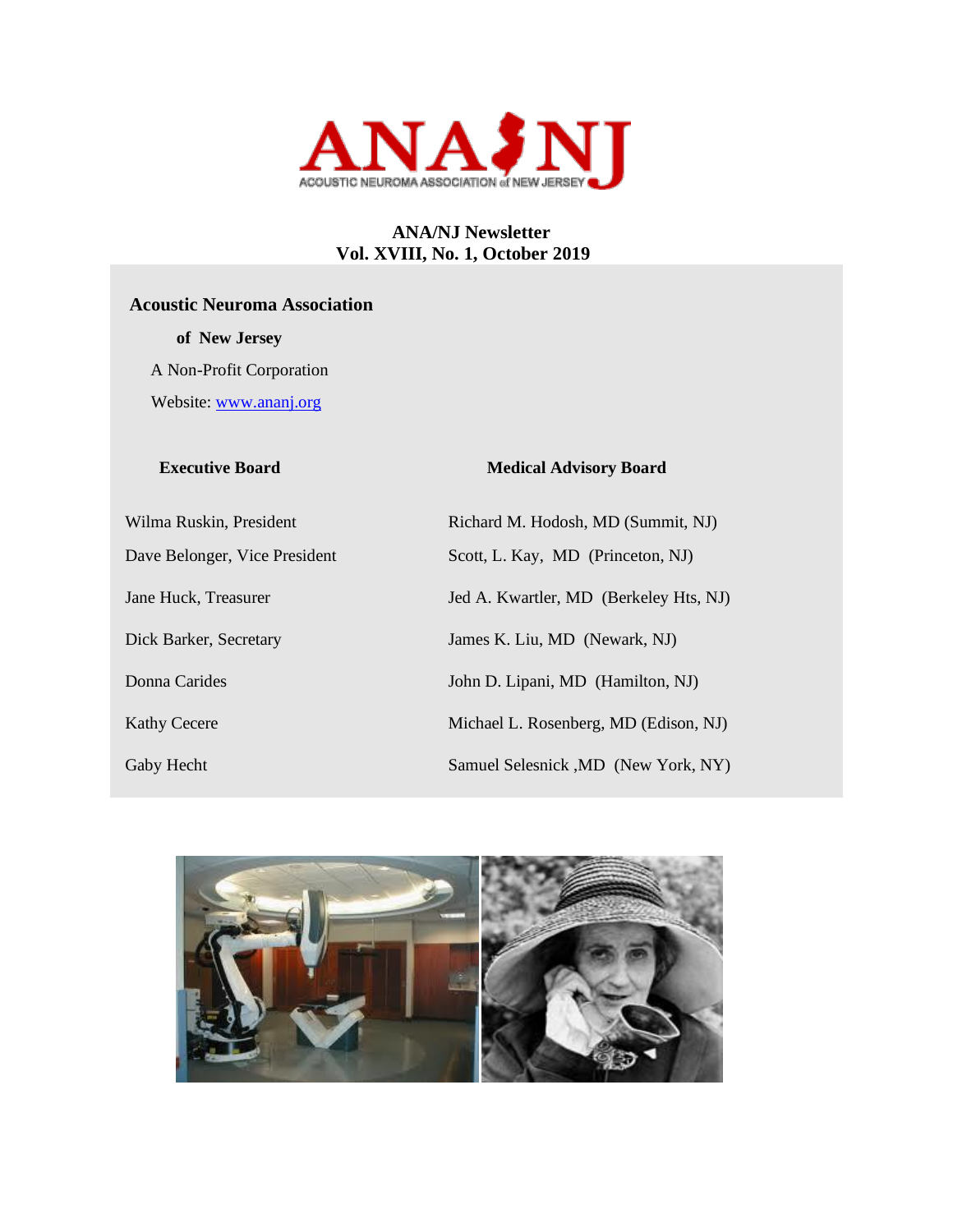### **Spring Meeting, Berkeley Heights March 31, 2019**

The Spring meeting on March 31, 2019, was held at the Summit Medical Group facility in Berkeley Heights, NJ. Thirteen patients and caregivers, including four board members, attended. The meeting Heights, NJ. Thirteen patients and caregivers, including four board members, attended. The meeting was a memorable, freewheeling discussion of personal experiences with acoustic neuroma. It was a fun meeting with much useful AN-information sharing. Kathy Cecere opened the meeting. Wilma Ruskin began by demonstrating her 'CaptionCall' telephone designed for eligible persons with hearing loss. (See



the notice in the ANA/NJ Newsletter for October 2017). 'CaptionCall' is free thanks to the Americans with Disabilities Act. The phone lets you read as well as hear your phone conversations. An Internet connection is needed to get going. For more information, phone 1-877-557-2227 or visit the website [www.captioncall.com](http://www.captioncall.com/) on your computer.

 This began a lengthy discussion of types of hearing problems and possible solutions, with special attention to bone anchored hearing systems (e.g., the Baha by Cochlear, Ponto by Oticon, Adhear by Bonebridge) designed for patients where traditional hearing aids have proven inadequate and single-sided deafness has likely developed. The Baha bone conduction hearing system, for example, has a titanium bone implant with an external abutment through the skin near the bad ear. A detachable sound processor fits onto the abutment, as demonstrated at the meeting by Naimesh Choksi, who already has the Baha. It was interesting that Clint Sarian, a new member of our support group who is a financial consultant by day and Ninja Warrior by night [\(www.smilingninja.com\)](http://www.smilingninja.com/), expressed personal reservations about Baha because of possible damage to its external audio processor during his Ninja sessions.

 There was some confusion about the difference between a bone anchored hearing system like the Baha and a Cochlear Implant (CI). The CI is a much higher level of remediation specifically for individuals who have severe to profound hearing loss in both ears. As advised by the Institute on Deafness of the National Institutes of Health (NIH): "Hearing through a cochlear implant is different from normal hearing and takes time to learn or relearn." (see [www.nidcd.gov\)](http://www.nidcd.gov/) In our newsletter for Sept 2015, Cindy Rivkin described her experience with the CI. ANers might want to do a Google search for 'What's the Difference between a Cochlear Implant and a Bone Anchored Implant.' Jane Huck observed that for the next ANA/NJ Directory she will be asking patients to report any hearing device they have used.

 Dave Lavender described his hearing problems as a professional musician. Special ear plugs have been very beneficial for him. His translab surgery in 2007 for a 3.0 cm acoustic neuroma also led to troublesome balance issues, and he continues to have special physical therapy sessions. Clint Sarian commented on how persistent work with balance helped him to prepare for his unique role as Ninja Warrior.

•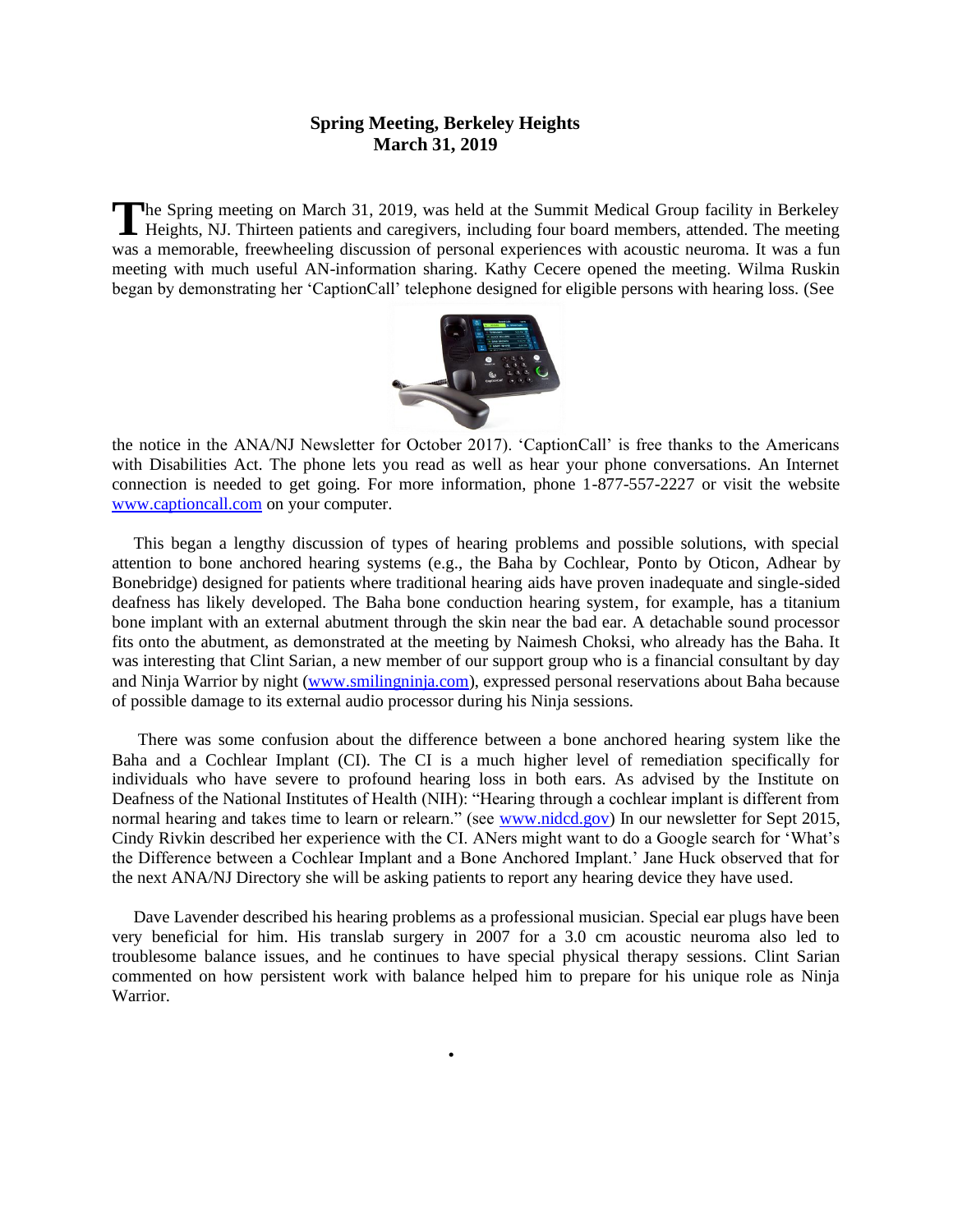# **Notices**



● In July 2018, Kim DeFranco of Marlton underwent Linac radiosurgery for her acoustic neuroma. In May 2019, the PMA Management Corporation's Mt. Laurel staff donated \$390 to ANA/NJ in honor of their colleague, Kim, and also 'went gray' in recognition of National Brain Tumor Month. ANA/NJ is grateful to Kim for sharing her AN story with her colleagues, and thanks her colleagues, in turn, for their generosity and thoughtful support of Kim and ANA/NJ.

• A review of our Directory for July 2016 shows that 13 of the 34 patients listed (38%) chose to manage their small AN with Wait-and-Watch. The median size of the tumors was 8 mm. The largest was 15 mm; the smallest was 3 mm. The 3 mm AN grew by only 6 mm over a period of 12 years; the 15 mm AN grew by only 3 mm in 14 years. Five of the 13 ANs remain under primary observation; six have since had radiation treatment; and two have been treated surgically.

● Dr. James K. Liu (Rutgers/NJ Neurological Institute) has observed:"There's an increasing popularity amongst neurosurgeons to perform planned subtotal resection of large acoustic neuromas, followed by radiation, in order to preserve facial nerve function. However, not all subtotals are created equal. The larger the subtotal residual volume, the higher the recurrence rate. My philosophy is to always attempt complete removal if safely possible, and make a decision at surgery to perform near total based on intraoperative observations (e.g., adherence to facial nerve), if necessary (*Facebook*, August 19, 2017).

• Waiting for the discovery of a drug to stop the growth of your acoustic neuroma? For an update on progress, check out the informative article "Current and Future Treatment Modalities for Acoustic Schwannomas," by Drs. Zadeh, Radovanovic and Suppiah (Department of Neurosurgery, University of Toronto), in ANACanada's newsletter, *The Connection*, Summer 2018. (www.anac.ca/newsletters). The article advises that "limited understanding of the molecular drivers of tumor development, in part, is a reason for the dearth of drug development. . . Our laboratory is focused on uncovering the genetic alterations that lead to the growth of acoustic schwannomas."

● Drs. Samuel H. Selesnick (neurotologist) and Philip E. Steig (neurosurgeon), Weill Cornell Brain & Spine Center, presented an ANAUSA webinar entitled "Important Considerations in the Treatment of Patients with Acoustic Neuroma" (March 25, 2019). Audio-visual and/or transcript of the webinar are available online at the ANAUSA website.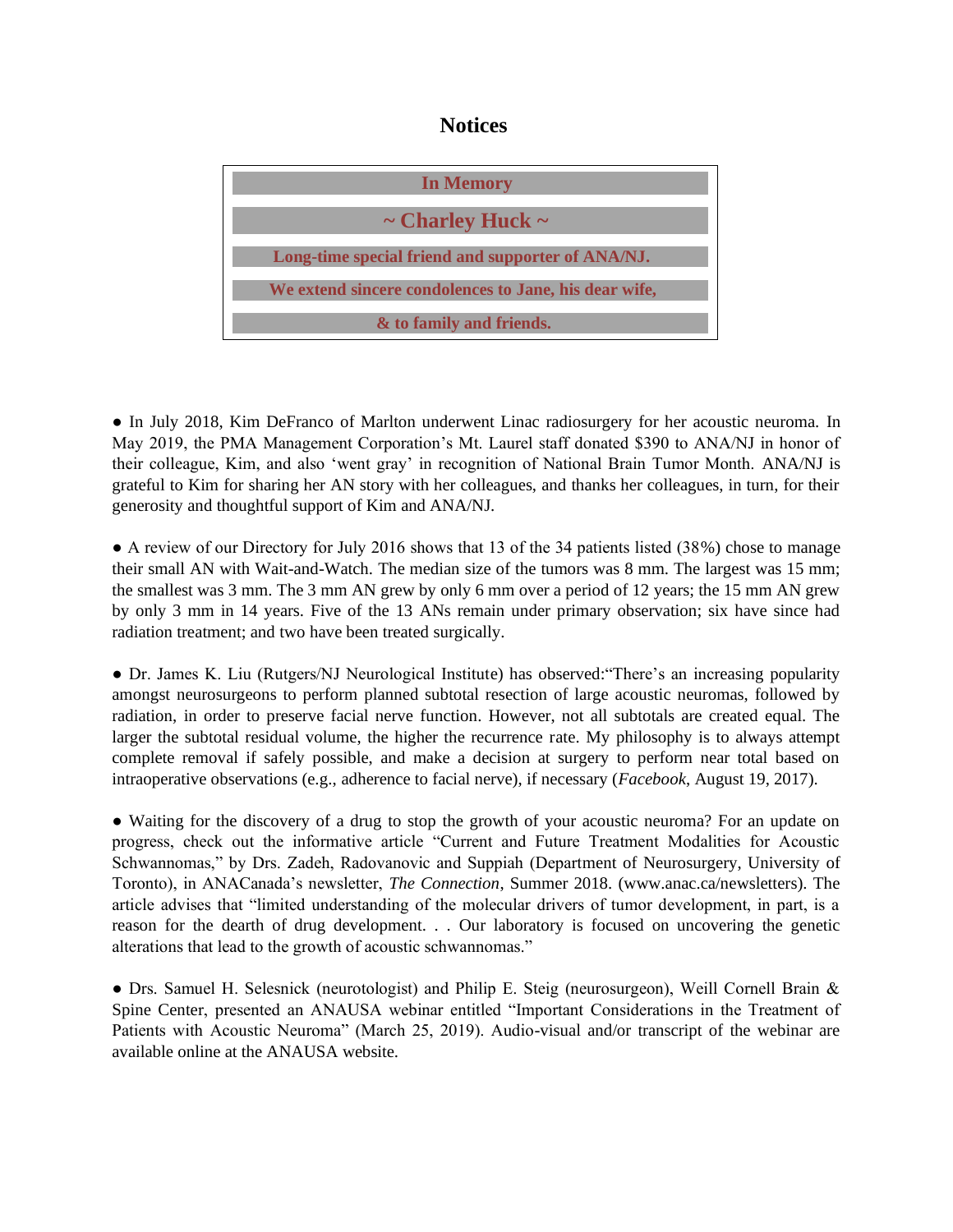• The Informed Medical Decision Foundation was established in 1989 with the mission to inform and amplify the patient's voice in healthcare decisions. To learn more, check out the new website at [www.pcpci.org.](http://www.pcpci.org/)

• Since you've asked about tumor size:  $2.54 \text{ cm} = 1$  inch. One mm = 0.39 inches. An AN measuring 10 mm (1 cm) in diameter is less than half an inch in size. Still big enough to be a nuisance, to say the least!

#### **Tinnitus**: **"Habituation is a Process"**

 "Habituation is a Process" is the apt title for LaGuinn Sherlock's welcoming letter to readers of the Spring 2018 issue of *Tinnitus Today*, the magazine published by the American Tinnitus Association. This issue of the magazine featured special articles evaluating and recommending habituation for coping with tinnitus. LaGuinn Sherlock is Chair of the Board of Directors of the American Tinnitus Association. She is an audiologist who has worked with thousands of patients toward the goal of habituating to tinnitus. She writes in her open letter to readers: "Until we have cures that silence tinnitus, habituation will remain one of the primary methods to help many patients who suffer from tinnitus. Simply stated, habituation is the reduction in the response to a stimulus after repeated exposure. The idea behind habituation is to work on reducing the reaction to the stimulus sound."

 One of the contributing authors to the issue is Dr. Bruce Hubbard, associate clinical professor at the Icahn School of Medicine and president of the NY City Cognitive Behavioral Therapy Association. His special article is entitled "Navigating the Internet to Promote Habituation." "My work as a cognitive behavioral therapist," he writes, "often begins by undoing the damage caused by exposure to inaccurate, negative messaging gleaned from even the most well-meaning tinnitus websites." For tinnitus patients who "turn to Drs. Google, Yahoo and Bing for help," he offers the following recommendations:

 First, visit websites that are most likely to publish reliable facts about tinnitus and habituation. "Armed with the basics, you will be in a better position to dismiss inaccurate information when you see it." Dr. Hubbard recommends using the websites of the American Tinnitus Association [\(www.ata.org\)](http://www.ata.org/) and the British Tinnitus Association [\(www.tinnitus.org.uk\)](http://www.tinnitus.org.uk/).

 Second, avoid websites, products and people that claim they can make your tinnitus go away. "Habituation is the opposite of trying to make your tinnitus go away. In pursuing habituation you stop trying to change your tinnitus. Instead, you focus your efforts on changing your response to tinnitus by treating tinnitus as an unimportant sound and redirecting your attention and energy to the important stuff in your life. Over time, tinnitus is recategorized by the brain as just another meaningless sound that can be screened out and forgotten."

 Third, if your goal is habituation, find and utilize websites that focus on habituation. Dr. Hubbard's website is [www.CBTforTinnitus.com](http://www.cbtfortinnitus.com/) and he also recommends the expert advice of Dr. Stephen Nagler at [www.Tinn,com.](http://www.tinn,com/)

 Fourth, on tinnitus forums, seek advice on habituation from people who have achieved it. "Warning signs that a chatroom isn't serving your best interests include:

•The advice you're given deviates from the facts you've learned from reputable sites.

•The person advising you has been a forum member for years, but continues to struggle with tinnitus.

•You end a session feeling even more discouraged about tinnitus."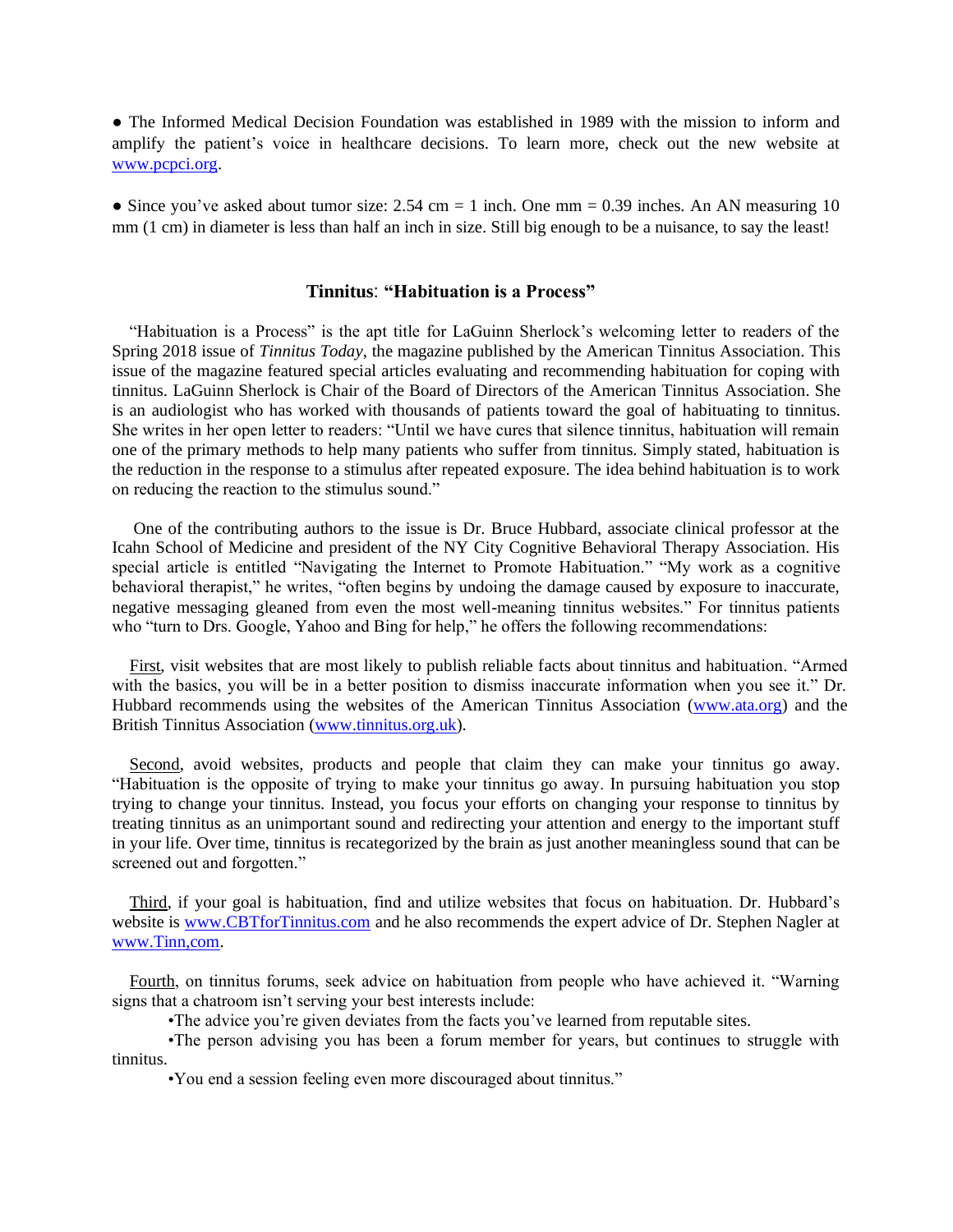Note: The condition of tinnitus differs between patients. The American Tinnitus Association has prepared a helpful one-page "Patient Navigator" suitable both for those with recent-onset tinnitus and those with a history of tinnitus that has become bothersome and persistent. The **Know Your Treatment Options** section of the Navigator directs attention to the value of consulting the American Academy of Otolaryngology's *Clinical Practice Guideline: Tinnitus*, available at [www.entnet.org.](http://www.entnet.org/) The following article offers a brief review of the Guideline.

#### **"Clinical Practice Guideline: Tinnitus"**

This important guideline was published as a 40-page supplement to the October 2014 issue of the medical journal *Otolaryngology – Head and Neck Surgery,* vol. 151. The first author of the guideline and chair of its 23-member development group is Dr. David E. Tunkel, Johns Hopkins Outpatient Center, Baltimore, MD. An abstract of the guideline and a 'Plain Language Summary' are provided, and there is an extensive 263-item bibliography of consulted books and articles. A free full-text copy is available at [www.entnet.org.](http://www.entnet.org/)

As emphasized in the abstract, the <u>focus</u> of the guideline is "tinnitus that is bothersome and persistent (lasting 6 months or longer), often with a negative effect on the patient's QOL." The purpose of the guideline "is to provide evidence-based recommendations for clinicians managing patients with tinnitus. . . It will discuss the evaluation of patients with tinnitus, [and] will then focus on the evaluation and treatment of patients with persistent primary tinnitus, with recommendations to guide the evaluation and measurement of the effect of tinnitus and to determine the most appropriate interventions to improve symptoms and quality of life for tinnitus sufferers. . .The target audience for the guideline is any clinician, including non-physicians, involved in managing patients with tinnitus. The target patient population is limited to adults (18 years and older) with primary tinnitus that is persistent and bothersome."

 The main text of the guideline presents evaluations and recommendations for tinnitus in a series of lengthy and well-referenced sections labeled 'Statements.' As for example:

 Statement 6 stresses the need for education and counseling. "Most patients and many clinicians do not know the options available for management of tinnitus. Patients face tempting advertisements and claims of treatments and cures. Some patients will seek any kind of treatment offer that has the appearance of legitimacy. Clinicians should avoid negative statements such as: *You'll just have to live with it*. Clinicians should emphasize that there are many things patients can do to make it less of a problem and thereby improve their QOL. No treatment method has been proven to provide long-term suppression of tinnitus, but there are evidence-based interventions to help."

 Statement 7 recommends that patients with some hearing loss should first investigate the beneficial effects of using a hearing aid.

 Statement 8 evaluates tinnitus masking therapy (TMT) for promoting habituation to tinnitus -- as for example in TRT (Tinnitus Retraining Therapy) and NTT (Neuromonics Tinnitus Treatment). The guideline finds that evidence is currently lacking that tinnitus can be cured using acoustic stimulation.<sup>1</sup> But "lack of conclusive evidence should not be interpreted as lack of effectiveness." TMT can provide relief, and clinicians should recommend sound therapy to patients as an option. However, for optimal management: "There may be the need for additional psychological intervention. . . such as CBT/cognitive restructuring techniques."

Statement 9 strongly supports that CBT should be recommended by clinicians for patients with persistent, bothersome tinnitus.<sup>2</sup> Cognitive Behavioral Therapy focuses on training the brain to replace

<sup>1</sup> Citing J.Hobson, "Sound Therapy (masking) in the Management of Tinnitus in Adults," *Cochrane Data-base Syst Rev*, Vol 11 (2012).

<sup>2</sup> Citing P.Martinez-Devesa," Cognitive Behavioral Therapy for Tinnitus," *Ibid.,* Vol 10 (2010).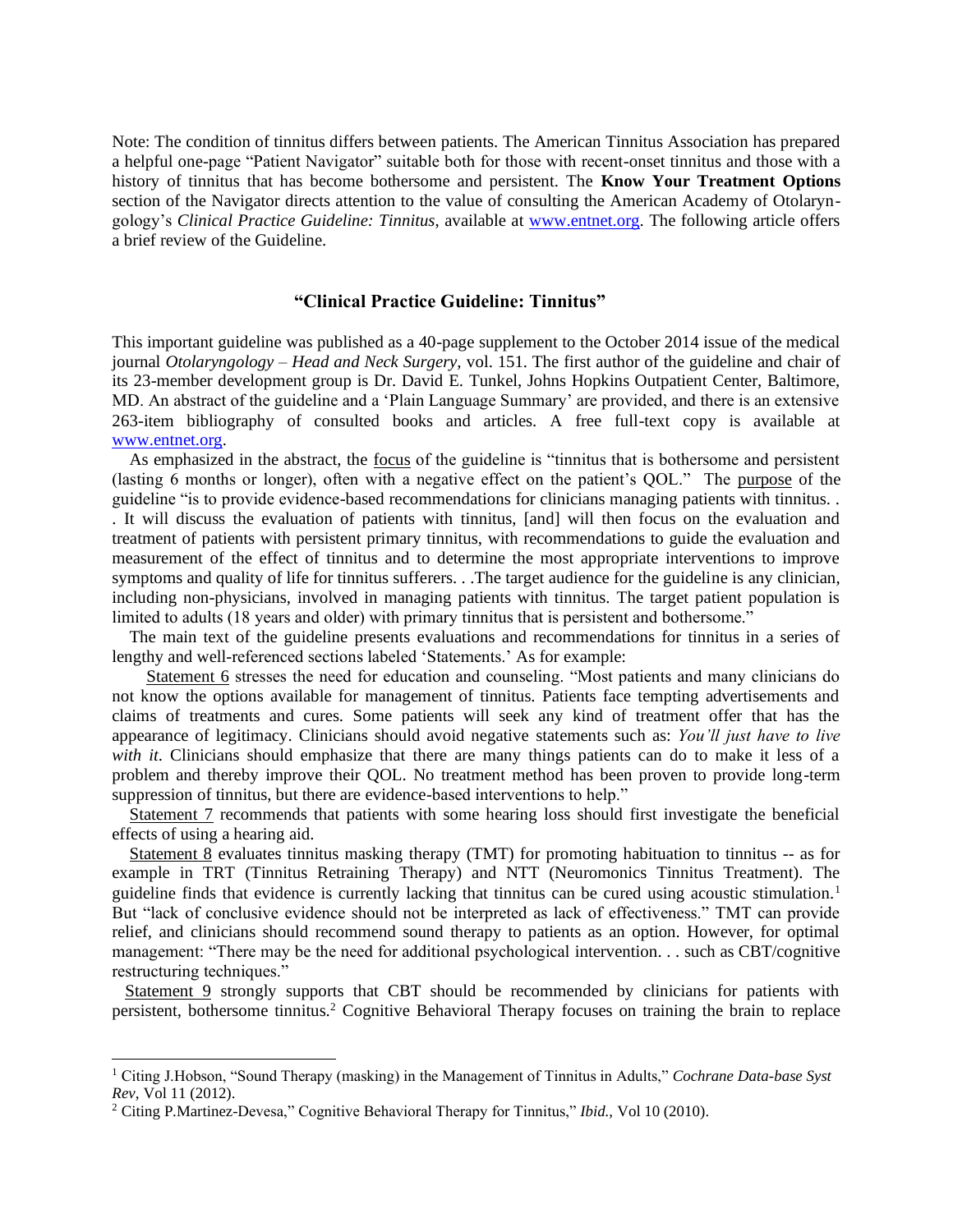negative thoughts with positive ones to change your reaction to tinnitus. A sample 8-week CBT program is shown in Table 14. Internet-delivered CBT is said to be available.

Statements 10-13 recommend against the use of medications such as antidepressants; dietary supplements such as Ginkgo biloba or zinc; and transcranial magnetic stimulation. Evidence was insufficient to either recommend or discourage using acupuncture for treating tinnitus.

### **Endoscopy: "An Emerging Therapy"**

The October 2018 issue of the newsletter called attention to the CNS/AANS "Evidence-Based Guidelines on the Treatment of Vestibular Schwannomas." We reported on the guidelines recommended for the categories of Wait-and-Scan, Partial Removals, and Fractionated Radiation.

 Another important category investigated for the Guidelines was "Emerging Therapies," to include endoscopy, the visualization of interior body structures by means of a lighted, flexible fiber-optic instrument called an endoscope.<sup>3</sup> The investigating committee considered endoscopic-assisted surgery for vestibular schwannomas to be "an emerging surgical technique" with "an advancing/evolving technology." It was also observed that endoscopic surgery "is a skill set that is not necessarily learned quickly; it may be difficult for surgeons in general to adopt the technique."

 The medical literature was reviewed for the Guidelines in search of data in answer to one basic question: "Does endoscopic assistance make a difference in resection [microsurgery] or outcomes in patients with VSs?" Special attention was given to the report published in 2013 by Dr. M. Chovanec comparing outcomes for 44 microsurgery patients (mean tumor size 2.8 cm) with the outcomes for 39 endoscopy-assisted microsurgery patients (mean tumor size  $2.6 \text{ cm}$ ).<sup>4</sup> All surgeries were done via the retrosigmoid approach. Adjunctive use of the endoscope due to its angled optics, magnification and illumination provided a superior view in the operative field. Patients with endoscopic assistance were found to have better facial nerve outcomes, better useful hearing preservation, and lower rates of CSF

leaks. In seven cases, the adjunctive use of the endoscope disclosed residual tumor that needed to be removed; in five patients, potential CSF leak formation was identified. Tumor recurrence was not observed during follow-up.

 Following the full review of medical journal reports for 1996-2011, the committee concluded, somewhat cautiously: "Endoscopic assistance is a surgical technique that the surgeon may choose to use in order to aid in visualization."

 Dr. Paul Gardner, who specializes in endoscopic surgery at the University of Pittsburgh Medical Center, was pleased to cite this Guideline when presenting his 2018 ANA-USA webinar entitled "Role of the Retrosigmoid Approach and Endoscopy in Hearing Preservation."<sup>5</sup> Dr. Gardner agreed that special training is needed for endoscopic surgery. Still, for VS patients with small tumors extending beyond the midpoint of the internal auditory canal, he recommended a retrosigmoid approach with improved visualization of the tumor by use of the endoscope. This, he said, would be a beneficial treatment option beyond the more standard middle fossa approach for small tumors. The endoscope could assist in having complete removals of tumor. "I think," he said, "less than 5% of the time we'll see a little something that we just didn't see with a microscope that we'll then remove with the endoscope. So it's not an absolute

<sup>3</sup> Se[e www.cns.org/guidelines:](http://www.cns.org/guidelines) No.9, Guidelines on Emerging Therapies for the Treatment of Patients with Vestibular Schwannomas.

<sup>4</sup> M.Chovanec et al (Dept of Otorhinolaryngology, Charles University, Prague, Czech Republic), "Impact of Videoendoscopy on the Results of Retrosigmoid-transmeatal microsurgery of VS: Prospective Study," *Eur Arch Otorhinolaryngol*, vol. 270 (4) (March, 2013).

<sup>5</sup> See ANAUSA.org, Webinar Library, June 27, 2018.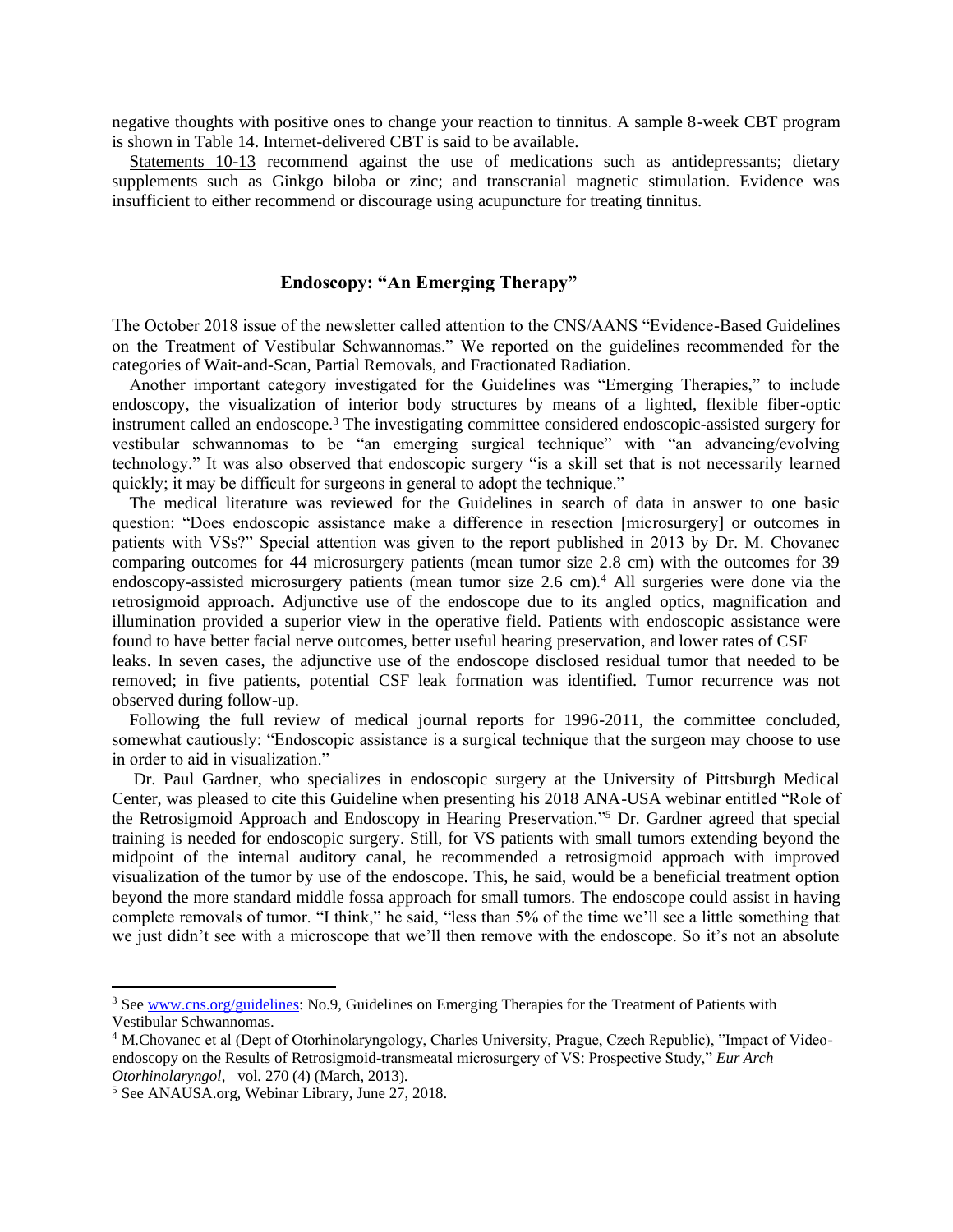game changer, but there is a small percentage of the times when the endoscope will allow us to get a greater amount of removal."

 Dr. Gardner was asked about having an improvement in hearing after endoscopic- assisted surgery. He replied: "The hearing nerve is so exquisitely sensitive. You can't even look at it wrong and it will shut down. . . and so, the chance of improvement of hearing after surgery, radiation, any treatment is extremely low."

#### **Wait-and-Scan Management of Patients with Vestibular Schwannoma (VS)**

 There's a valuable review article with discussion of current research on Wait-and-Scan management of VS available online for reading and download at the PubMed.gov website.<sup>6</sup> New VS patients contemplating opting for Wait and Scan management of their tumors may wish to discuss sections of this medical journal article with their treating physicians. There are sections for:

1) Introduction: treatment trends

2) Biological behavior of VS

3.1) Risks & complications of microsurgery

3.2) Risks & complications of radiotherapy

4.1) Advantages of wait and scan procedure

4.2) Reports from different countries

4.3) Growth rates of VS; when to intervene; hearing preservation

5) Using non-contrast MRI for serial imaging to lower cost and avoid possible complications related to multiple gadolinium-contrast scans.<sup>7</sup>

 The abstract for the article states: "There has been an evolution in the management of VS from active treatments (microsurgery and stereotactic radiotherapy) to conservative management (wait and scan). Regular MRI scanning is necessary to monitor tumor progression. Conservative management causes significantly less complications and offers a higher quality of life compared with active treatments. If significant growth occurs, active treatment is considered."

#### **Have You Taken a Look at PubMed.gov?**

 PubMed.gov has been called the "true liberator of medical knowledge in the National Library of Medicine."<sup>8</sup> Virtually all published research articles from the thousands of professionally recognized and peer-reviewed journals are archived on this website in summary form. PubMed comes with a powerful search engine that will quickly identify by topic virtually all research reports. The NLM has zealously pursued the goal of making medical information free, open and easily tapped.

<sup>&</sup>lt;sup>6</sup> Jing Zou (Changhai Hospital, Shanghai) & Timo Hirvonen (Helsinki Hospital, Finland), "Wait and Scan Management of Patients with Vestibular Schwannoma and the Relevance of Non-contrast MRI in the Follow-up," *Journal of Otology*, vol. 12(4) (December 2017). 18 pages plus bibliography. Use the Search engine for the abstract; then, if you wish, click at the top-right for the free full text copy.

<sup>7</sup> See also D.Coelho et al, "MRI Surveillance of VS without Contrast Enhancement," *Laryngoscope,* vol. 128 (1) (January 2018).

<sup>8</sup> See "PubMed! The True Liberator of Medical Knowledge," ANA/NJ Newsletter (Sept 2007).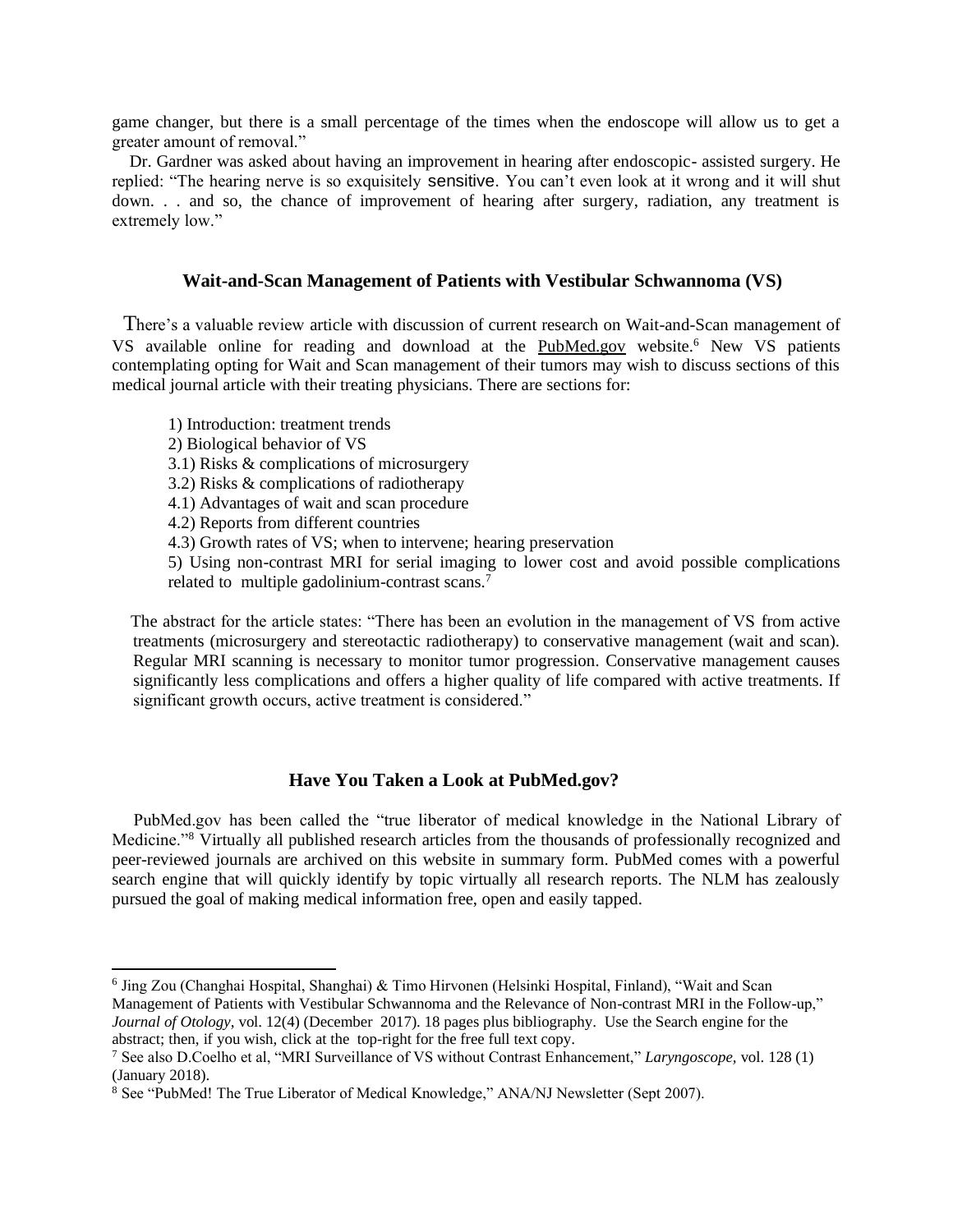

 National Library of Medicine Bethesda, Maryland

 Articles in our newsletter are usually footnoted to encourage you to take a look on your own at the important research reports about acoustic neuroma that are available to you in the medical journals. Simply go online to [www.pubmed.gov](http://www.pubmed.gov/) and use the search engine there to call up the abstracts of the reports we have cited. PubMed will also direct your attention to related reports. For some reports, PubMed will provide a link to a free full-text copy. Reading the full text of any research report is always to be preferred. Most times, however, PubMed will only provide links for ordering copies from reprint services (at much too high a price, we think). Better would be to ask the Interlibrary Loan Service at your local library to order a copy of the report you wish to read in full. There may or may not be a small charge.

# *<sup>~</sup>Special Notices* **~**

## *Due to unforeseen circumstances . . .*

- The regular Fall meeting, usually held in October, has been postponed. The next meeting of ANA/NJ is scheduled tentatively for **April 19, 2020**. This will be an informal "Care-and-Share" meeting rather than the one-day mini-conference proposed in our March 2019 newsletter. This meeting will be held at the Lawrence Library Mercer County 1 to 4pm.
- Publication of the ANA/NJ Directory had to be put on hold in early May. Plans are to have it ready for publication in January 2020, but we would like to include more people in the new directory. Of particular interest are:
	- people who began their AN experience in the last 5 years or so, as their information on procedures/doctors/treatments, etc. will be more up to date.
	- people who now use a hearing assistive device/hearing aid. This information will be a new addition in our directory and will be of particular interest to those who are considering using an aid or device.

If you did not complete and return the directory form sent to you in April and would like your information to appear in the new directory, please contact Jane Huck at *[janehuck@msn.com](mailto:janehuck@msn.com)* or 908/725-0233 to receive another 2019-20 directory form.